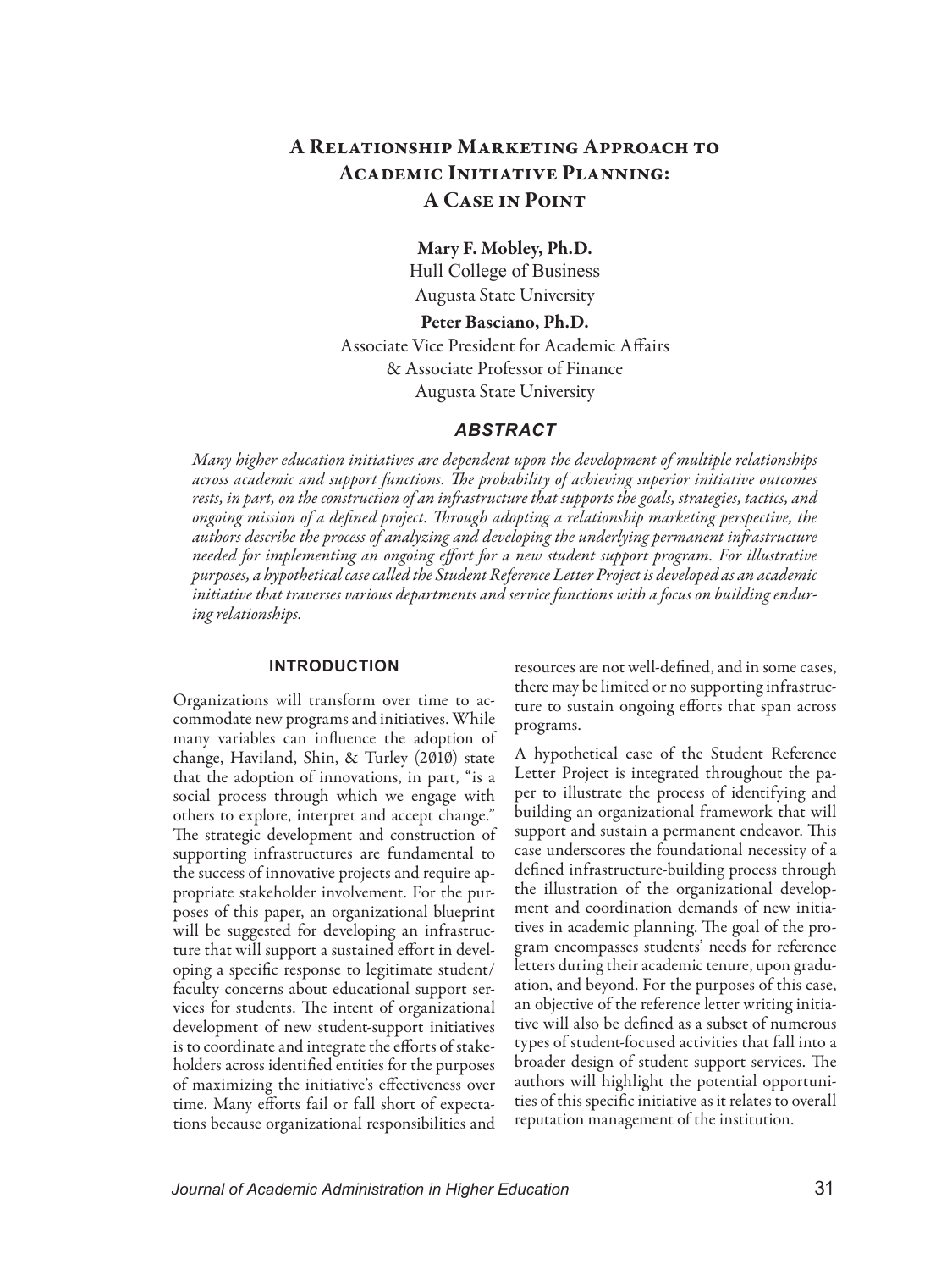# **THE UNDERLYING STUDENT/FACULTY PROBLEM**

Students are oftentimes unaware of the importance of getting to know faculty members when they are admitted into academic programs. Although there are numerous reasons students should get to know their professors, this paper focuses on students' eventual need for reference letters. In the event that students do not establish earlier professional relationships with their professors, it is probable that they will be reticent in requesting reference letters at a later time. In addition, faculty members may not know a particular student well enough to offer a meaningful letter of recommendation when requested. Consequently, these circumstances could reduce the likelihood that students will receive the quality letters that they need. The authors define this lack of connectedness as an institutional opportunity that should be addressed at an organizational level lest it have negative implications for both students and the organization. This organizational deficiency will be used as a rationale to initiate the hypothetical case, the Student Reference Letter Project, and the setting will be limited to business schools for brevity purposes.

# **RETHINKING REFERENCE LETTERS**

Identification of an organizational hub system is a general way to proceed in the development of initiatives (i.e., deciding where in the organization the initiative will be housed while correspondingly identifying what organizational entities will serve as the spokes of the system to implement the initiative). Thus, the business school should undertake an analysis to identify where to house the major management responsibility of the initiative and what coordinated activities are needed to strengthening the student/ faculty relationship relative to student reference letter needs. In so doing, this service is then defined as a systemic part of the educational process in the business school and is treated as a dynamic part of students' educational experiences. Therefore, infrastructure development issues will be discussed through the development of rationales and supporting structures that are needed to operationalize such an initiative.

# **Why are reference letters important?**

Many business schools aid students in their efforts to obtain employment, gain admission into graduate schools, secure entrance into study abroad programs, obtain internships, and to take advantage of a myriad of other opportunities. Positive outcomes of students' efforts reflect well on institutions as well as on students. Thus, in an effort to advance students' success in these areas, the organizational linkages must be constructed that lead to positive institution/faculty/student relationships. Integrating reference letter writing into a host of other student services and instructional strategies, such as resume writing and review services, will increase the probability of successful outcomes for future students' endeavors. Furthermore, such an initiative may enhance the professional payoff associated with a student's hard work and educational efforts, while successful placements reflect well on the business school itself. In other words, the design of this initiative also has the additional benefit of positively affecting efforts of reputation management for the business school as a whole.

# **Why is a permanent infrastructure important in this effort?**

Whose job is it anyway to support a reference writing initiative for students? In this case, the authors focus on a business school environment, so it will be the responsibility of the business school's senior leadership to initiate mandates that traverse their various departments and programs. When efforts expand across programs, the administration must gain vigorous commitment to a shared vision across departments or the likelihood of success will be severely hampered. W. Edwards Deming (1986), arguably one of the most noted quality scholars of all time, was clear on this point in his work, *Out of the Crisis*. He stated that there is no substitute for senior leadership gaining the commitment of employees across all areas involved in an endeavor. Further, he firmly held that clarity of purpose is essential to success and it is not likely that any initiative will succeed without a supporting, cohesive structure. The importance of aligning interdepartmental support, therefore, must be part and parcel of the school's priority.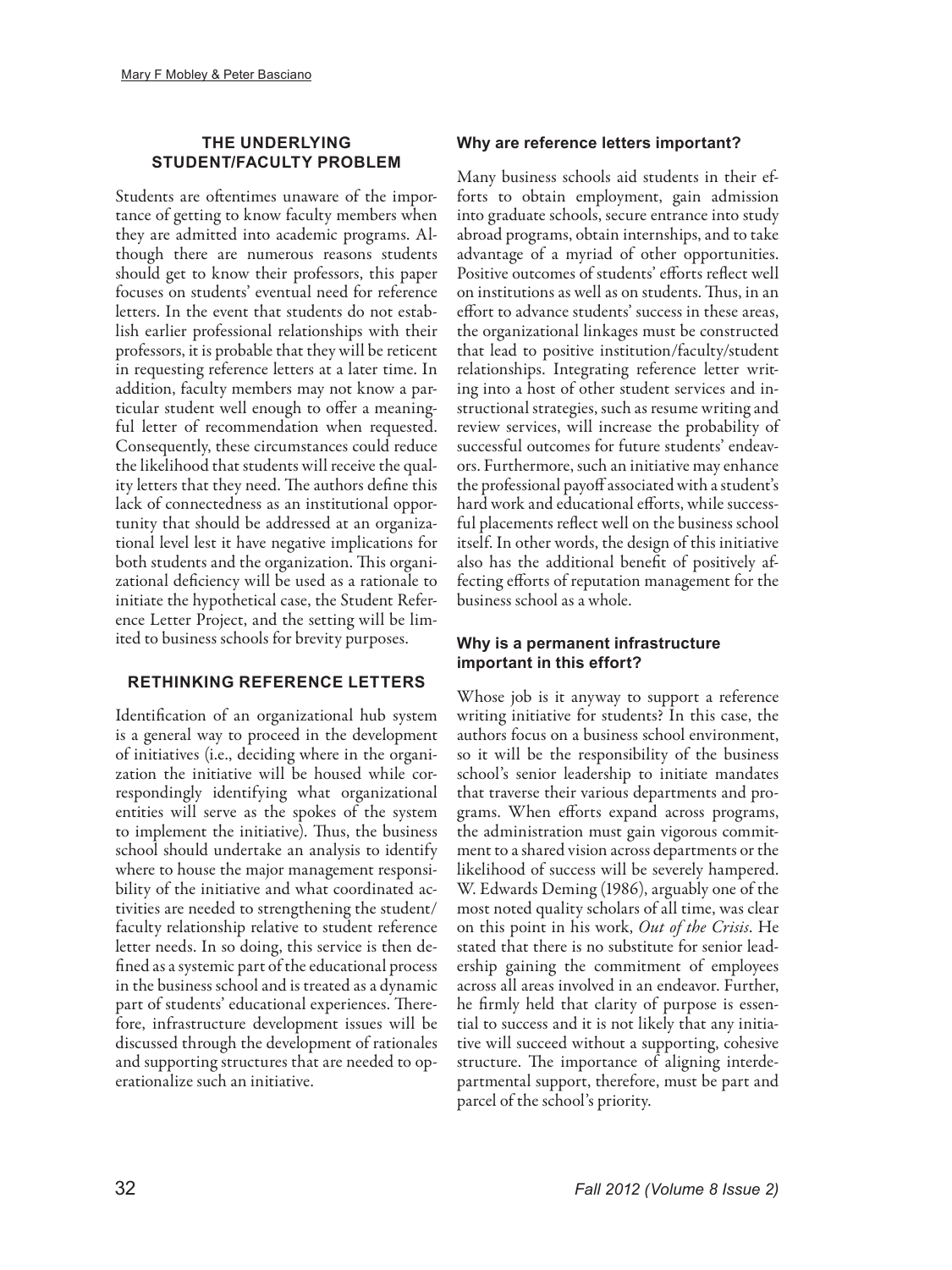### **Why is relationship marketing relevant to initiative building?**

In 1983, Leonard L. Berry first introduced the idea of relationship marketing in a paper he presented at the American Marketing Association's Services Marketing Conference. He stated, "Relationship marketing is attracting, maintaining and—in multi-service organizations—enhancing customer relationships." This concept of relationship marketing has gained much traction over the years; now the *Journal of Relationship Marketing* (JRM) is dedicated to this stream of research. Berry's original 1983 paper was reprinted in the JRM charter issue in 2002. In this issue, Berry (2002) offered fresh perspectives in commentary form. He stated that, at its best, relationship marketing is a philosophy that guides a way of thinking about those that are served. Further, Berry noted that relationship marketing is a holistic concept and is a sum of integrated parts that drive an organization's marketing competencies.

Gronroos (1994) described relationship marketing as mutually beneficial exchanges and the realization of promises by both parties in a series of interactions over the lifetime of a relationship. Recurrent themes have facilitated the effort of defining the domain of relationship marketing, especially trust, commitment, a long-term orientation, and co-operation (Morgan & Hunt, 1994; Bagozzi, 1995; Christopher, Payne, & Ballantyne, 1991). According to Palmer (2002), relationship marketing has evolved and "is probably best understood as an umbrella concept which stresses the need to see exchanges from a long-term perspective rather than short-term." For the purposes of this paper, the philosophy of relationship marketing guides the authors' framework for building long-term student/faculty initiatives. The ongoing management of these relationships is seen as central to the success of permanent endeavors.

### **A SYSTEMIC APPROACH TO REFERENCE LETTER WRITING**

The strategic objective of a reference letter writing initiative is multifaceted. First, the endeavor fosters and supports student efforts in filling their requirements for additional educational

and employment opportunities. Furthermore, professional student/faculty relationship management has the probability of strengthening the school's esprit de corps. Beyond the opportunity of showcasing students' talents and abilities, effective student reference letters have the potential for advancing the reputation of the overall organization, including nurturing lifetime student support of the school.

In proposing a multi-relational business school strategy for the development of the Student Reference Letter Project, the authors identified the following issues that will be addressed in the remainder of this paper:

- 1. The distinctive benefits of a systemic approach.
- 2. The coordination of a reference letter mandate.
- 3. Some practical suggestions for operationalizing the effort.
- 4. Suggested responsibilities of student and faculty.
- 5. Time considerations of students and faculty.
- 6. The value of unsolicited letters of recommendation.

### **What are the distinctive benefits of a systemic approach to reference letter writing?**

At a fundamental level, the benefits to students of this systemic approach to reference letter writing are the deeper relationships that develop with their professors and other institutional employees. As a result of these cultivated relationships, faculty members are in much better positions to write well-articulated and insightful recommendations that increase the likelihood that students will obtain the employment, graduate school admissions, internships, or other desired objectives.

Although the benefits to the students are sufficient to warrant the initiative, the benefits to the business school are also worthy of consideration. For example, the focus on building underlying requisite relationships necessary to write insight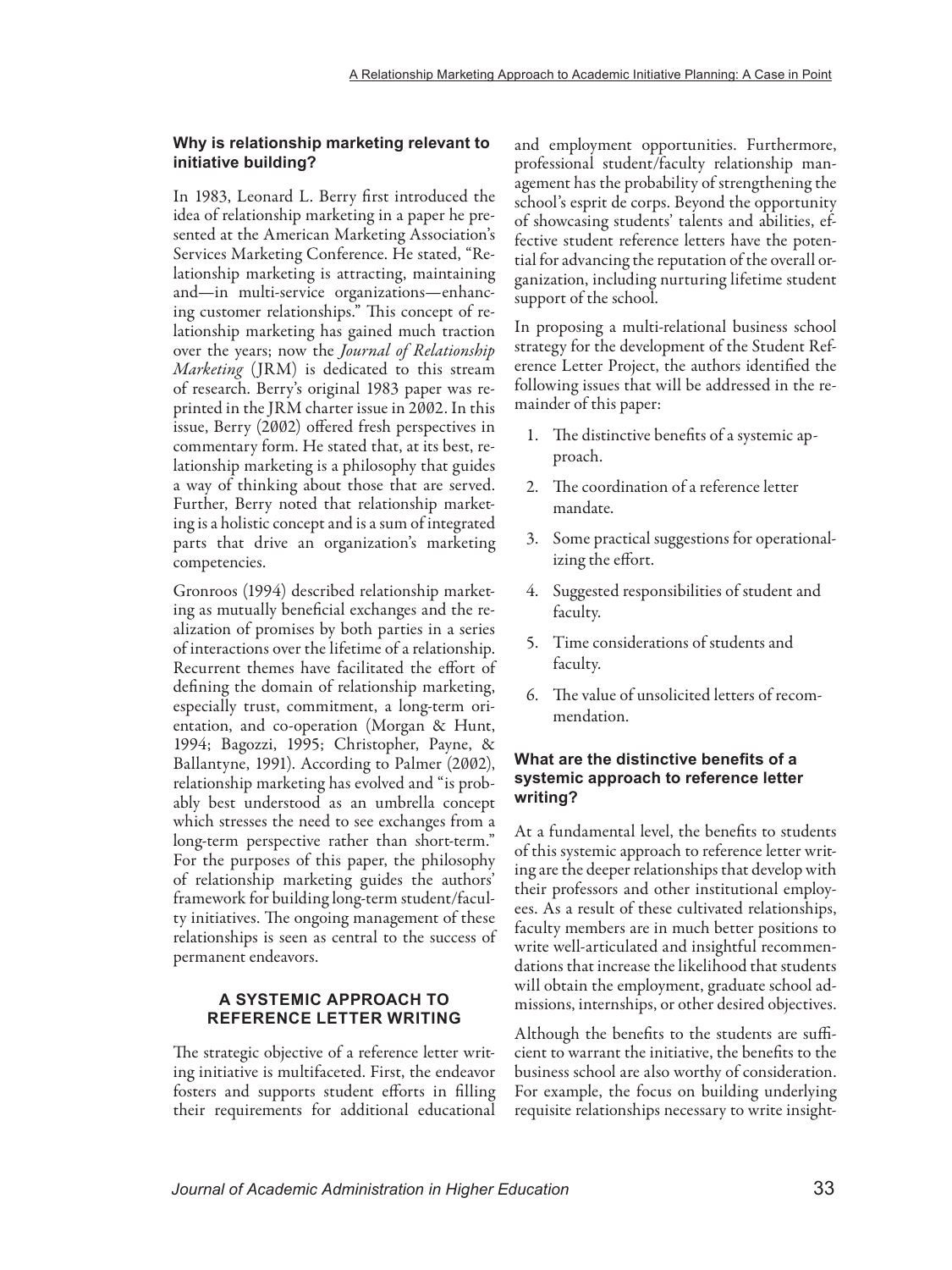ful reference letters can also provide meaningful underpinnings on which to build successful alumni relations. Specifically, the successes enjoyed by students in terms of better employment opportunities or graduate admissions through professors' timely and quality involvement may also increase the willingness of the students to monetarily support the institution in the future. It is also important to develop the non-monetary benefits associated with this goodwill, including the willingness of alumni to return to the institution as guest lecturers, to visit as alumni executives, and to donate time in other ways. Furthermore, former students may return at a later point in time to recruit current students for internships or employment opportunities. As a result of these types of considerations, it would be reasonable to view a reference letter initiative as part of the circle-of-life paradigm for universities; reciprocity often occurs in mutually beneficial relationships.

# **How should the need for coordination of a reference letter mandate be guided?**

The authors suggest that the mandate would come from the Dean's office with input from an appointed team. The development of an implementation process would vary across business schools and is, in part, dependent upon the existing organizational structures. For illustrative purposes, the authors suggest an organizational configuration that houses the management of the ongoing effort in one designated center.

A case in point advanced in the paper is the Career Management Center (CMC). This type of configuration is used at various levels of development with differing nomenclatures at many academic institutions. Many colleges within universities are now providing career management support at varying levels of sophistication in addition to the centralized university center. In many cases, CMCs have become highly specialized centers because job placement rate is a key variable in most business school rankings; consequently, many deans strongly support the combined center approach with faculty involvement. It is within such centers that the formal reference letter writing initiative could be housed, as these centers are many times the home of other student support services, such as etiquette classes, working-a-room exercises, personality testing, resume

writing, computer support programs and much more. Thus, it is within such business school centers that the reference letter writing initiative could be integrated for the purposes of illustrating development and usage of existing infrastructure.

The business program's CMC could manage and implement the initiative across programs and would have formal control for the educational development of the reference letter initiative, which would include administration, faculty, and students. For example, the center could establish and coordinate student orientation teams that develop a cohesive communication campaign, while simultaneously working with the Dean to obtain guidance in communicating the expectations. CMC could establish a strong virtual presence including narratives designed to advance student preparations relative to reference letter requests. Further, the CMC staff could develop orientation presentations for business students that explain the role of the CMC relative to reference letter writing. In reference to computer-aided resources, a practical format could be developed and recommended to students for their record-keeping purposes. For example, a link on the CMC website could house the forms that would aid students in these efforts. Included would be links to help students develop résumés that would be required as part of the reference letter request package given to faculty members.

The student's goal is clear and is as follows: "I help faculty members help me." Such a tagline can help brand the project as a two-way effort with students taking primary responsibility for managing their future. Table 1 provides a sample of a faculty reference letter request form. Students are advised to download the reference letter request form for computer management of their information over their tenure as a student. When students request a reference letter of faculty, they are instructed to print a completed reference letter request form and submit with an attached resume. When further customization is needed, the faculty member should receive the additional information from students.

When operationalizing this mandate, the center should coordinate communications with academic leadership and send out reminders to individual faculty to reinforce their role in the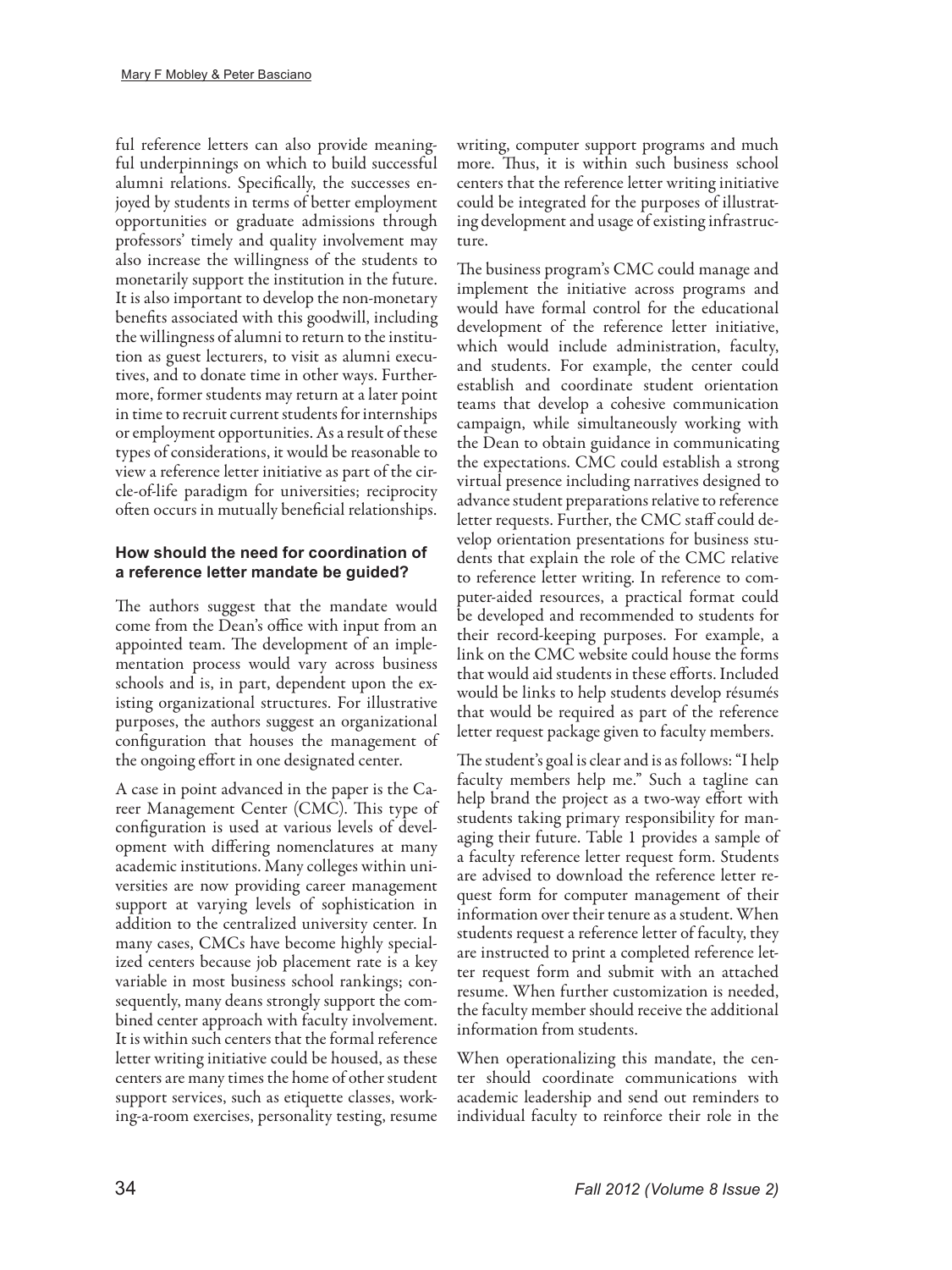| TABLE 1                              |  |
|--------------------------------------|--|
| <b>REFERENCE LETTER REQUEST FORM</b> |  |

#### "I Help Faculty Help Me."

Directions to Students: The goal of this request is to provide faculty members with information to help you with your reference letter needs. This data-sheet form along with your attached résumé is *necessary* information that you must provide to your professor so that they will be able to address your unique abilities and talents.

To: Professor\_\_\_\_\_\_\_\_\_\_\_\_\_\_\_\_\_\_\_\_\_\_\_\_\_\_

Date\_\_\_\_\_\_\_\_\_\_\_\_\_\_\_\_\_\_\_\_\_\_\_\_\_\_\_\_\_\_\_\_\_\_

Students Name\_\_\_\_\_\_\_\_\_\_\_\_\_\_\_\_\_\_\_\_\_\_\_\_\_\_\_\_\_\_\_\_\_\_\_\_\_\_\_\_\_\_\_\_\_\_\_\_\_\_\_\_\_\_\_\_

Address\_\_\_\_\_\_\_\_\_\_\_\_\_\_\_\_\_\_\_\_\_\_\_\_\_\_\_\_\_\_\_\_\_\_\_\_\_\_\_\_\_\_\_\_\_\_\_\_\_\_\_\_\_\_\_\_\_\_

\_\_\_\_\_\_\_\_\_\_\_\_\_\_\_\_\_\_\_\_\_\_\_\_\_\_\_\_\_\_\_\_\_\_\_\_\_\_\_\_\_\_\_\_\_\_\_\_\_\_\_\_\_\_\_\_\_\_\_

Email\_\_\_\_\_\_\_\_\_\_\_\_\_\_\_\_\_\_\_\_\_\_\_\_\_\_\_\_\_\_\_\_\_\_\_\_\_\_\_\_\_\_\_\_\_\_\_\_\_\_\_\_\_\_\_\_\_\_\_\_\_

Phone #\_\_\_\_\_\_\_\_\_\_\_\_\_\_\_\_\_\_\_\_\_\_\_\_\_\_\_\_\_\_\_\_\_\_\_\_\_\_\_\_\_\_\_\_\_\_\_\_\_\_\_\_\_\_\_\_\_\_\_\_

- I. Instructions for sending reference letter:
	- 1. The Recipient's Name, Company or Institution, Department, etc.
	- 2. The Address of the Recipient
	- 3. Attach informational instructions that your professor may need
- II. Information about your goal in having a reference letter written.
- III. Information about the course(s) you have taken with the instructor, including the title of the course and the semester.
- IV. Any special information beyond what is noted on attached résumé, such as special projects, field trips, working with a professor on a project, etc.
- V. Attach your résumé to your email or if you provide a hard copy of your request, then attach a resume to the hard copy.

reference letter effort over time. Business school students could be sent mass communications periodically about their responsibility to organize reference letter request information by using the services of CMC. Various classes designated as student reinforcement opportunities could be identified where CMC representatives make brief announcements about the services they offer. In these classes, reminder communications would help with overall reinforcement effort. In this case, the responsibility and coordination of all updates of the Student Reference Letter Project would rest with the CMC, while the Office of the Dean would retain evaluative responsibility for ascertaining the success of the program.

# **What are some practical suggestions in operationalizing the reference letter initiative for students?**

Practical tactics become paramount in implementing the letter-writing initiative. The authors have included orientations for undergraduate programs and majors, graduate programs, faculty meetings and new faculty orientations as areas to operationalize specific actions to discuss and distribute information about the student reference letter initiative.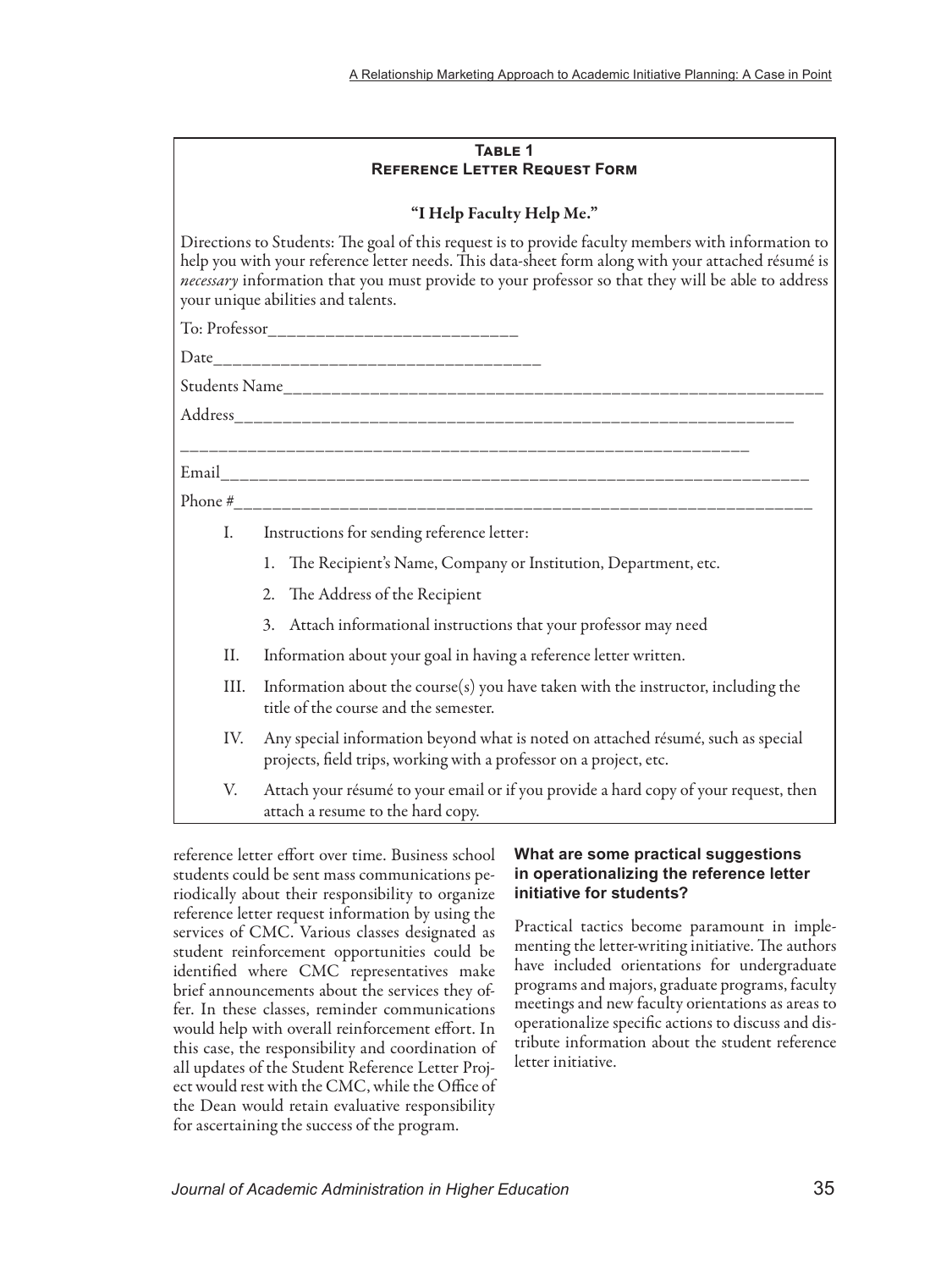# Student Orientations

At initial orientations, students admitted as freshmen or to graduate schools should be formally advised about the importance of reference letters for their future endeavors. Information sheets could be distributed that highlight the mission of the program with the specific student objectives. Specifically, reference letters are often required and, to a varying degree, may impact the outcomes associated with employment applications, internship or co-op applications, admissions to graduate school, scholarship applications, financial aid requests, and acceptances into study abroad or study away programs, obtaining fellowships or assistantship positions and other similar academic and professional opportunities.

A critical component of student orientation is ensuring that students are aware of the importance of getting to know their professors. Furthermore, it is important to discuss the significance of students' exhibited degree of professionalism as indicated by the quality of their work and the timeliness of their deliverables over their academic career. An orientation for new students also provides an excellent forum for reinforcing the importance of specific classroom performances, including group work and active participation in classes. This forum provides an excellent opportunity to highlight the need to develop deep interest in course work in order to advance a richer understanding of their academic pursuits. This systemic approach offers the potential opportunity of having a richer individualized learning experience. While these behaviors will better position the students to receive favorable recommendation letters, they also support a focused academic environment more conducive to learning.

It is important that students understand that professors will instruct many students over the course of their academic careers. This circumstance underscores the resultant difficulties that professors may encounter in writing meaningful, individualized reference letters, especially letters that speak to the students' unique abilities or potentials for further professional or academic endeavors. These circumstances should provide students further impetus to adopt a methodical approach for maintaining records of their supporting documents which will make the recommendation process easier for themselves and their professors. For example, students should be instructed to maintain the names of the classes, professors, times, semesters and any other pertinent information in a personal student computer file and avail themselves to suggested reference letter request forms that have been developed for their benefit. Students should be made aware that it is very time consuming to reconstruct academic and classroom information after time has passed. Students, therefore, should be encouraged to maintain a portfolio of their major works, including copies of significant papers, tests, projects, field trips, and study abroad courses. These efforts could be enhanced though the creation of online support for student information and portfolio management. In today's environment, technology is a major support mechanism for well-managed, evolved initiatives.

# Undergraduate Business School Majors

Each academic program could designate a specific required class early in each major where the mission of the reference letter initiative is reinforced. This course could provide an appropriate place to remind students about the importance of developing relationships with the faculty in their majors and about appropriate behaviors that will increase the likelihood of receiving beneficial reference letters. It is important to inform students that major classes tend to be smaller; therefore, there may be more substantial opportunities to get to know professors in these classes. Additionally, students should be made aware that recommendations emanating from major classes may be more pertinent for employment and graduate study opportunities.

A streamlined suggestion is for CMC to identify one required business course which all majors must enroll. For example, one logical required core course to integrate this information is Introduction to Marketing, because many introduction marketing courses incorporate a unit on personal marketing. Certainly, this initiative would rationally fit in to such a teaching unit.

# Graduate Programs

As with undergraduate programs, graduatestudent orientations could incorporate similar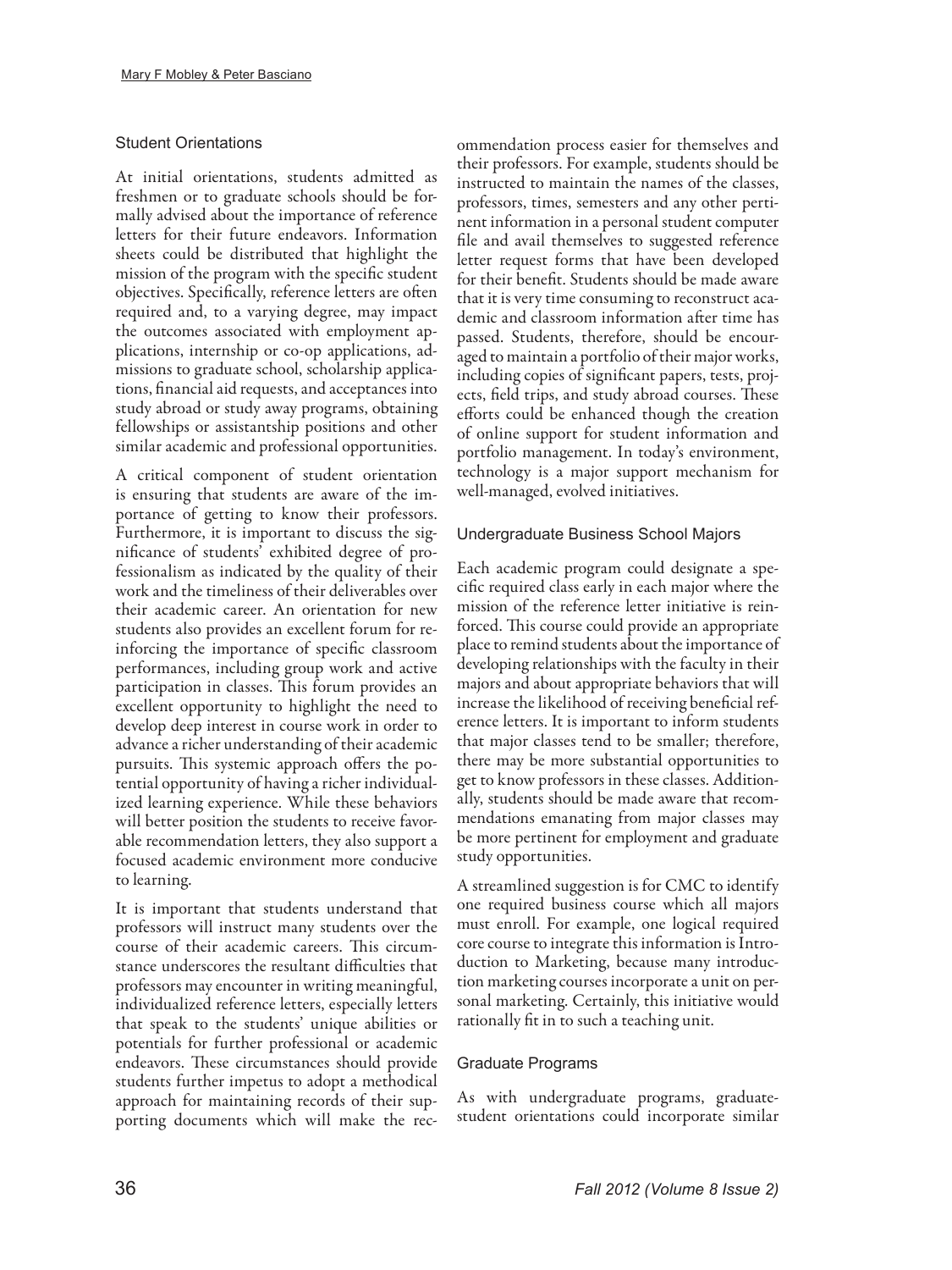initiative guidelines. Directors of graduate programs could work with CMC to engage individual faculty members in reinforcing to students the mission of the reference letter initiative.

### Faculty Meetings

The Student Reference Letter Project could be added as an agenda item for the initial introduction in a faculty meeting. After the first couple of business school faculty meetings, the introduction of the Student Reference Letter Project could be moved to become a permanent part of all new business faculty orientations.

# Faculty Orientations

Given that new faculty members join the institution throughout the year, the Student Reference Letter Initiative should become a part of the ongoing faculty orientation process. From a tactical standpoint, the business school orientation, with the support of the Dean for such a mandate, could focus on creating a shared vision of the program with new faculty members, while CMC could discuss the specific implementation and departmental policies that support CMC tactical plans.

# **What are the specific responsibilities of the students and faculty?**

To develop a sense of practicality, well-crafted rationales for this undertaking must be provided to the stakeholders for active involvement. In order for the initiative to succeed, students must understand that they are responsible for obtaining letters of reference. As stated earlier, branding the initiative with a tagline would be helpful. It is the student's primary responsibility to provide professors with information regarding majors and minors, the specific classes they have taken, the exact classes they have taken with the professors, the times and semesters of those classes, and any complementary information about projects and activities that align with the opportunity or position for which they are seeking a reference letter.

With regard to professors, the initial school-wide campaign should inform faculty about their role in supporting students through well-composed letters of reference. Professors should receive reminders and updates about the progress of the student support services.

In summary, this initiative should become a permanent part of both student and faculty orientations, which is guided by a permanent designated unit within the organization. In this case, the CMC is the designee. Faculty and students should be informed and reminded through planned interval reminders of the mutual student/professor responsibilities in regard to the program.

# **How can professors' time consideration be taken into account?**

In promoting a new initiative, school leaders must consider what major objections they may face from faculty. For example, many professors have extreme demands on their time, and time considerations should be acknowledged at the very launch of the process. To counter the potential for time objections, time-saving techniques incorporated into this approach should be noted at the beginning of the presentation as a major benefit. An example is used to illustrate this point.

Assume, for example, that many business undergraduates are applying to the same business school's MBA program. To aid professors in this reference letter process, three basic letter templates could be suggested: strongly support, moderately support, and mildly support. For the purposes of this paper, it is assumed that if professors are not in a position to support a student, they will simply decline the request. Sample letter paragraphs could be developed in advance with the acknowledgement that each individual letter would be modified according to each student's unique situation.

Table 2 provides sample paragraphs of MBA reference letters for current enrollees in the institution's undergraduate business program. This initiative is sensitive to professors' time constraints and will give the professor a structured way to proceed, given template letters are prepared and can be easily modified based on the information students are expected to provide in their reference letter package.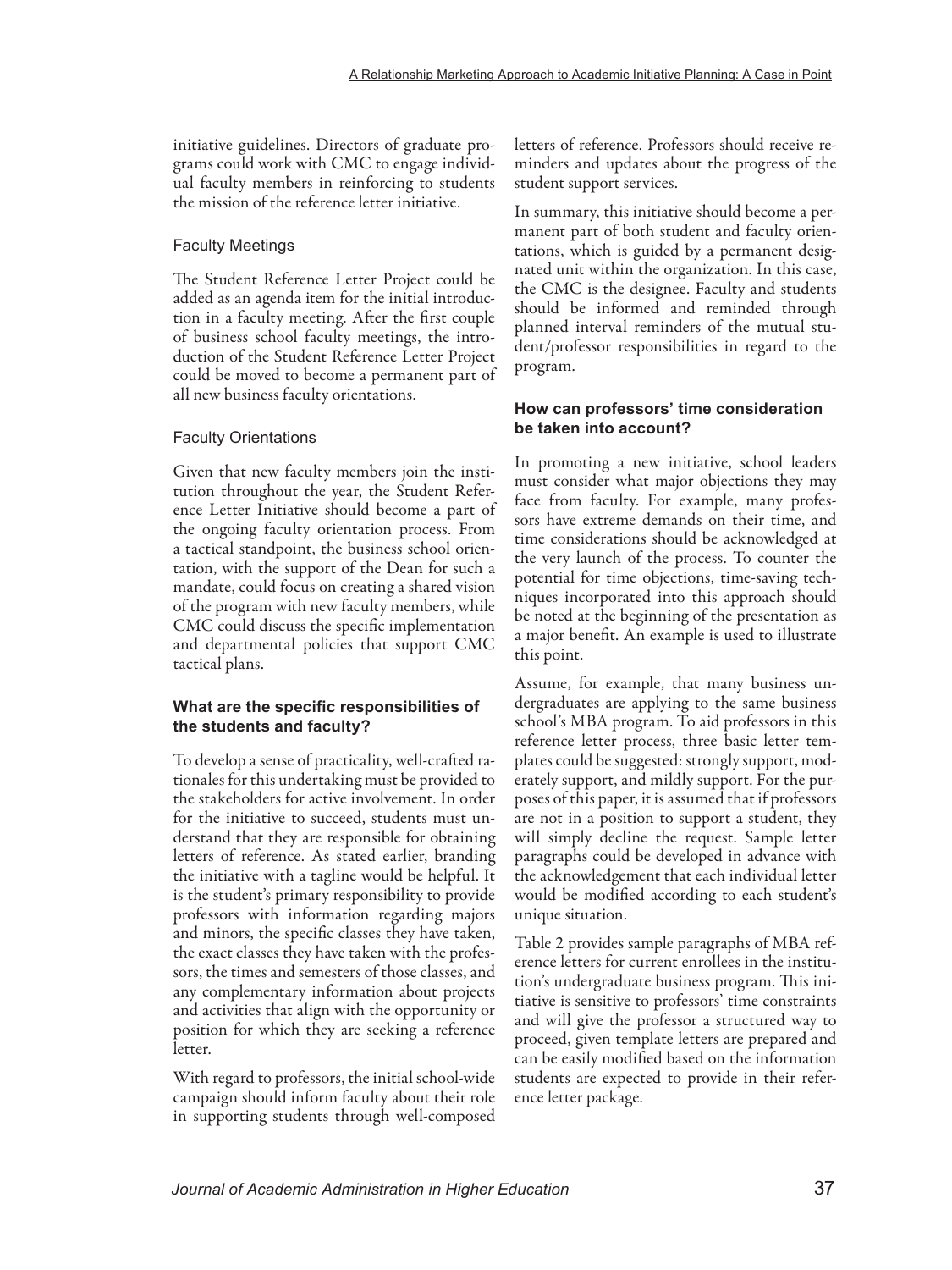# **Table 2**

# **Sample Paragraphs for Currently Enrolled Student's Requesting Admission into the University's Mba Program**

# Strongly Recommend

It is with pleasure that I strongly recommend our undergraduate student, Luke Jones, to our Masters of Business Administration degree program at New Day University, as Luke was an excellent student in my undergraduate classes. He did outstanding work with his groups, he was well-prepared for classroom assignments, and he scored exceptionally well on his exams.

*Develop paragraph unique to the student.*

# Moderately Recommend

It is with pleasure that I recommend our undergraduate student, Luke Jones, to our Masters of Business Administration degree program at New Day University. Luke was a very good student in my undergraduate classes. He worked well with his groups, and was prepared to discuss assignments in class. I consider Luke a good and conscientious student who should perform very well in his classes.

*Develop a paragraph unique to the student.*

# Mildly Recommend

I recommend our undergraduate student, Luke Jones, to our Masters of Business Administration degree program at New Day University. Luke was a good student in my undergraduate classes. He worked with his groups, and was by and large prepared to discuss assignments in class. In general, I consider Luke to be a good student who has the potential to perform well in a Master's program.

*Develop a paragraph unique to the student.*

# **Is it important to think of the value of unsolicited letters of support?**

The authors deem that the approach of writing unsolicited letters of student support may be of immeasurable value. For illustration purposes, assume there are student assistants that work in faculty support offices that have done excellent work. Specifically, assume that the assistants are not only technically good at what they do, but they are timely in their work and handle demanding situations in cheerful manners. They are intelligent, all-around good solid employees that serve the institution in distinctive ways. By writing an unsolicited letter of appreciation, it may serve as an enormous confidence builder for many students. These random acts of kindness will be long remembered by most. Sincere

acknowledgement goes a long way in building faculty/student/institutional relationships. It also may inspire others to "pay it forward" one day. Table 3 provides a sample of an unsolicited letter of support.

### **CONCLUSION**

The authors support the goal of fostering and supporting student/faculty relationship building through the process of well-defined initiatives. For endeavors to be enduring, top leadership must develop and implement plans for the construction of supporting structures, in this case, within the existing infrastructure. It is through a well-defined organizational mandate with a sustaining organizational framework that business school initiatives can establish the foothold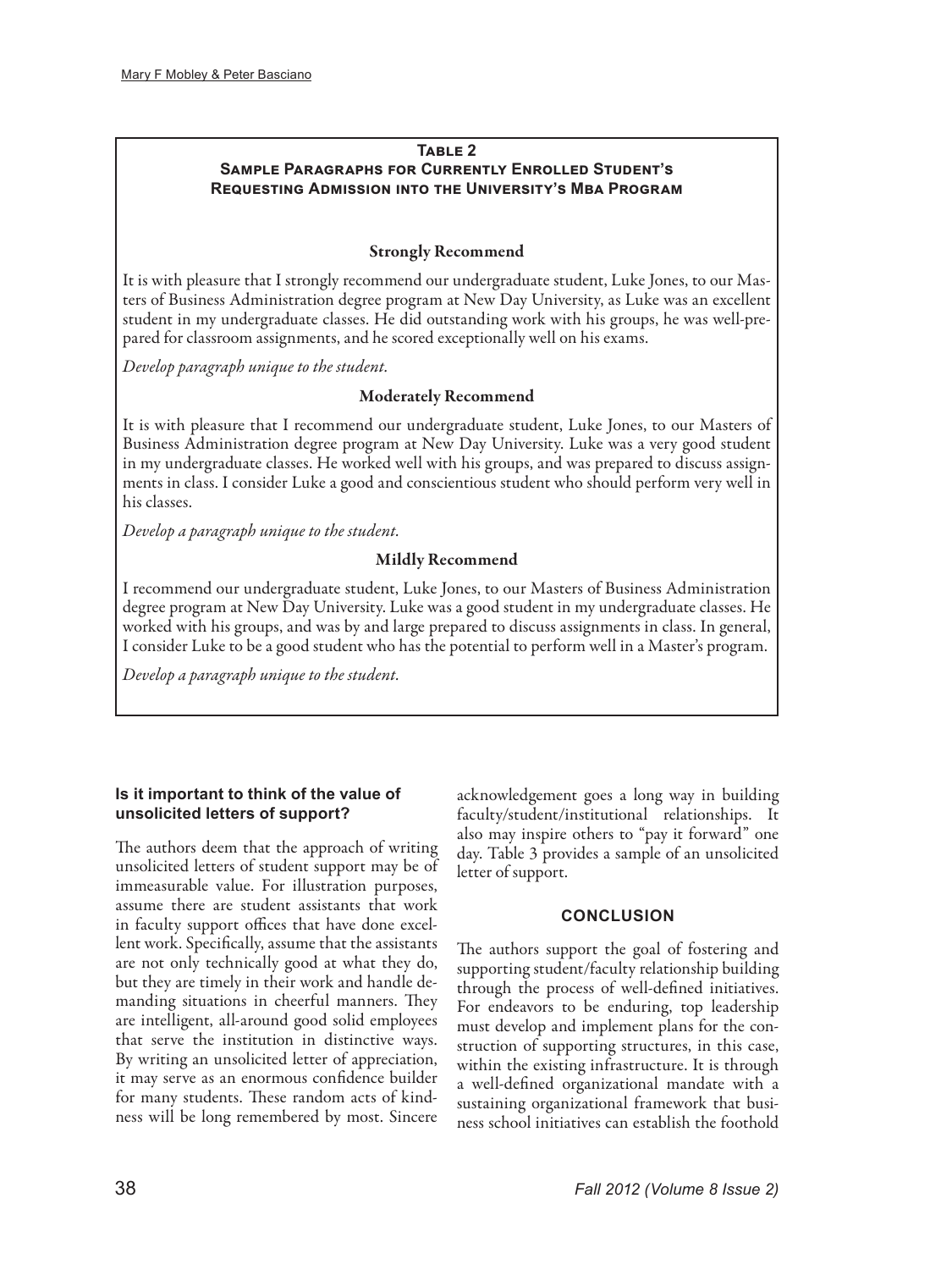### **Table 3 Sample Letter of Unsolicitied Support**

John J. Doe, Ph.D. Fine College of Business New Day University Spring South, Georgia 00010

jdoe@springsouth.com 007-007-0007 October 31, 2011

To Whom It May Concern:

It is with pleasure that I write this unsolicited letter of support for Luke Jones. I teach in the Fine College of Business at New Day University and have known Luke for several years. He has been an assistant for faculty members within the Business College and I would like others to know what a wonderful help he has been to me.

It has been my fortunate experience to work with Luke. He has always been so helpful and timely for every request I have had. He has been exceptionally helpful with computer issues and as everyone knows, if your computer is not working properly, your day is not going well. I had various software issues that Luke guided me through. When I would ask Luke for help, he was always gracious, kind, and patient. He made many of my days go so much smoother.

In addition, Luke managed many clerical requests and made sure that my exams, worksheets, and articles were ready in a timely manner. Although Luke worked under many time pressures, he was always efficient and cordial. It was good to know I could always count on his good-natured help.

I also observed how seriously Luke studied for his courses. I saw him study alone and in groups. He always appeared to be a dedicated student and interested in his courses.

I would like to recommend Luke to you as a wonderful employee. I have heard many faculty members comment on his personable attitude and helpful, pleasant responses to individual requests. I wish Luke the best in his future endeavors and will miss him greatly when he leaves New Day University.

Sincerely,

John J. Jones, PhD. Professor of Management Fine College of Business

needed to become part of the permanent organization. A multi-relational strategy for developing a social process is recommended as it involves coordinating various stakeholders to support the enduring effort. The specific responsibility for managing the endeavor must be assigned to a specific unit for the day-to-day advancement of the new program's mission.

The hypothetical case of the Student Reference Letter Project was used to illustrate the creation of a new student/faculty initiative by constructing an infrastructure to support a permanent student services program. The purpose of the paper